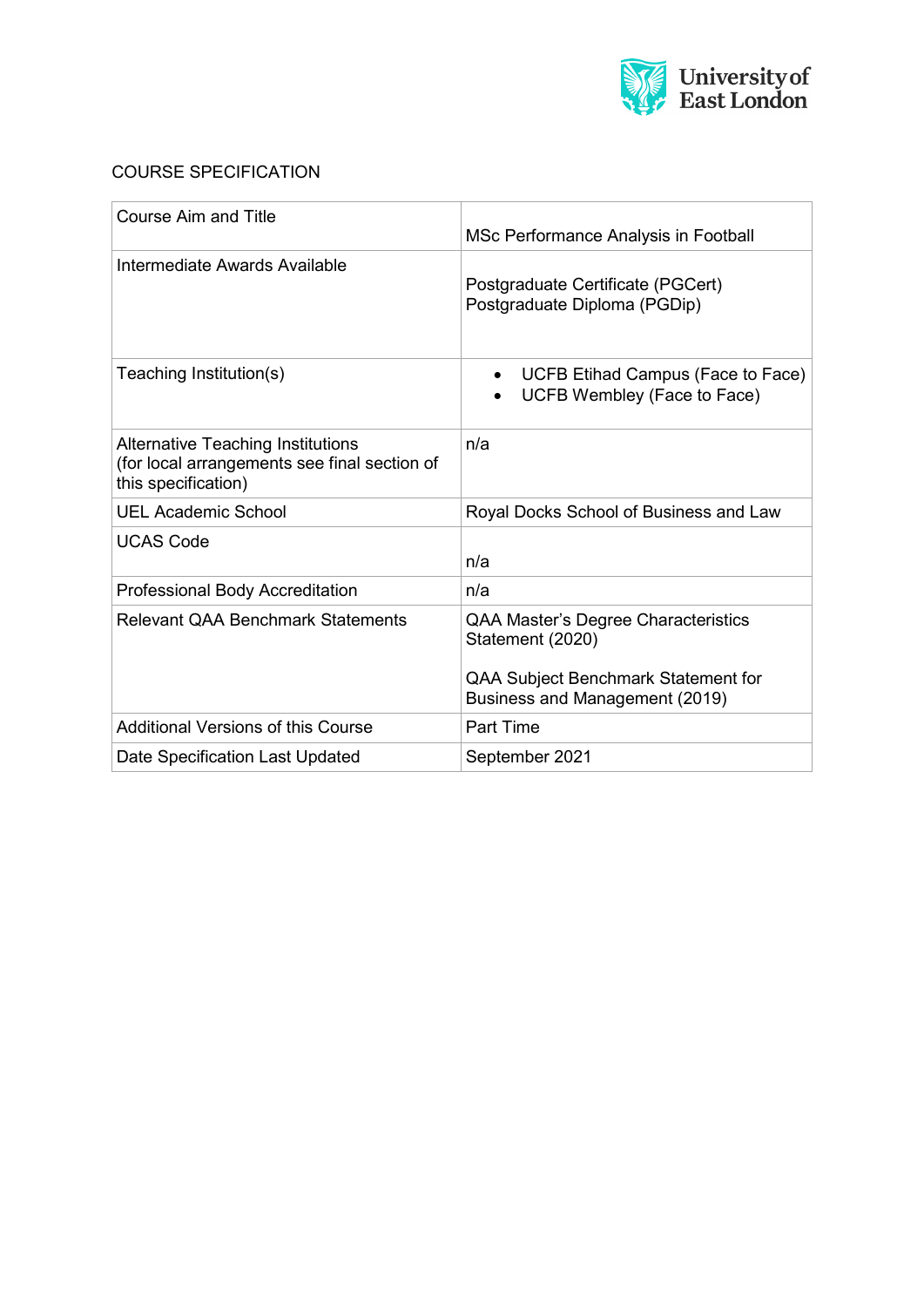

### Course Aims and Learning Outcomes

The main educational aims of the course are to:

- Conceptualise the knowledge and skills necessary for a career in the football industry.
- Develop the students' capacity to critically interrogate theories that inform performance analysis principles and practice in a football context.
- Develop systematic knowledge and understanding of the theory and practice of performance analysis to enhance performance in a football context.
- Create an environment in which students are able to relate theory to practice, solve problems creatively, apply new and existing skills, and demonstrate awareness of emerging issues within the domain of performance analysis and related disciplines.
- Equip students with a range of research skills necessary to design and conduct applied research in a football context.
- Evaluate critically current research and advanced scholarship in the discipline' or 'to evaluate methodologies and develop critiques of them and, where appropriate, to propose new hypotheses'

What you will learn:

Knowledge

- Demonstrate a critical awareness of the developments of performance analysis in football.
- Evaluate the theory and practice of performance analysis for performance enhancement.
- Critically analyse differing types of data collection methods associated with a football environment.
- Demonstrate critical knowledge of theoretical, applied and professional practice.
- Demonstrate synthesis of knowledge and skills by devising an appropriate design for applied investigation.
- Articulate high levels of expertise in selecting methodologies and in conducting an applied project that addresses sport industry complexities and issues.
- Demonstrate knowledge and awareness of the importance of reading and interpreting data to formulate justifiable conclusions.
- Demonstrate critical knowledge of identifying characteristics across various age categories within talent identification whilst applying theoretical underpinning.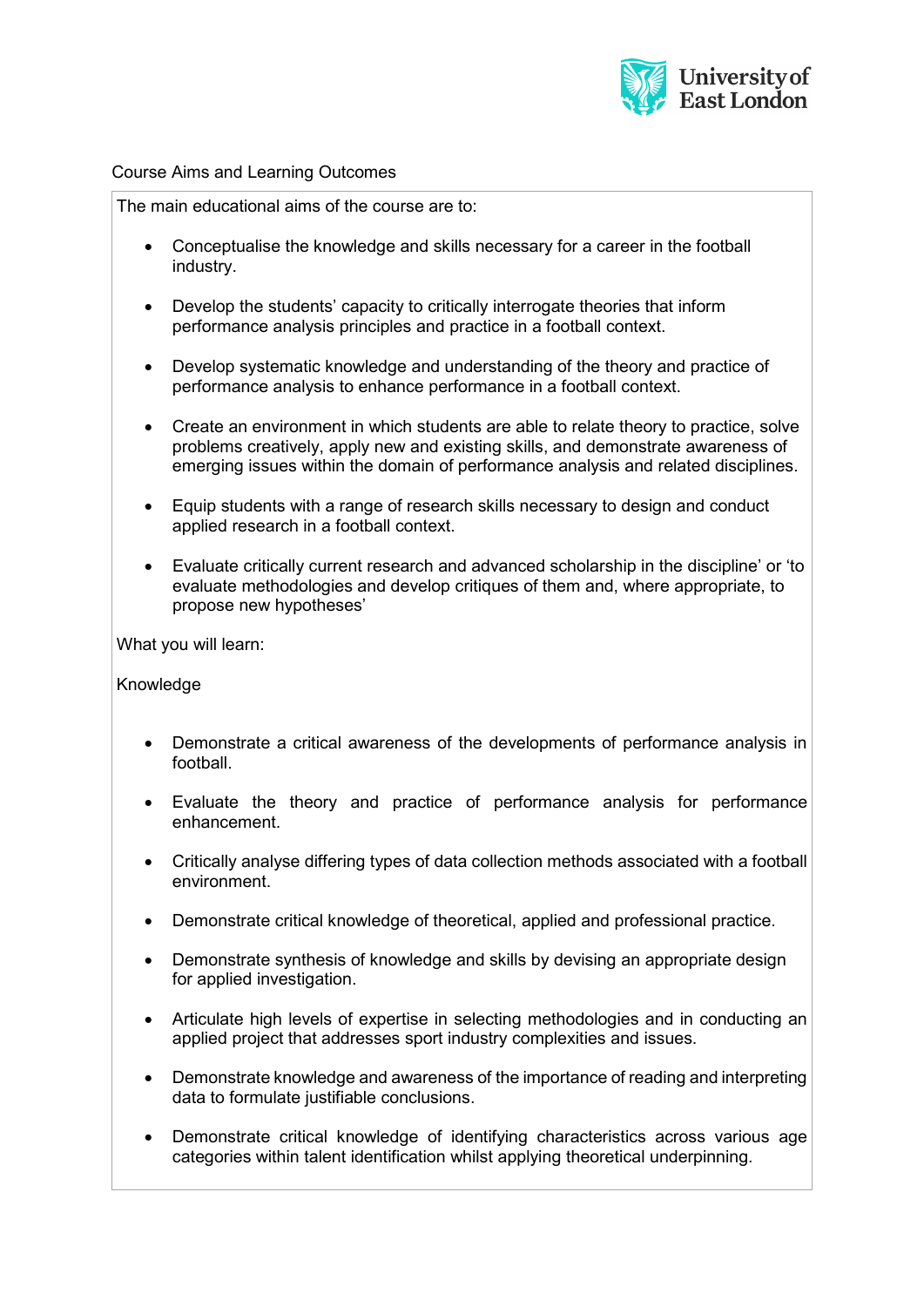

# Thinking skills

- Evaluate and synthesis data in an applied context.
- Critically analyse differing types of data collection methods associated with a football environment.
- Critically analyse different perspectives within talent identification.
- Take responsibility for developing professional reports underpinned by key academic research.
- Conduct research, analyse and interpret a range of data in order to develop effective football support.
- Show how to apply analytical skills to complex football problems.
- Analyse complex sport industry issues critically and rigorously and make recommendations based on the evidence assembled.
- Apply cognitive skills of critical reasoning, debate and interpretation of published literature and research findings.

Subject-Based Practical skills

- Evaluate football related statistical evidence.
- Evaluate and synthesis information in an applied context.
- Communicate effectively both in writing and electronically as well as showing listening skills, the ability to present and negotiate with team members.
- Demonstrate a range of practical skills that are important to be an effective performance analyst.
- Select, justify and apply relevant analysis concepts to the planning and delivery of football feedback sessions with different objectives.
- Effectively evaluate sport industry issues and make meaningful and strategic recommendations for the sector.
- Providing opportunities for students to have access to industry standard hardware and software in order to fully integrate a technological approach to performance enhancement strategies.
- Construct, design, and deliver presentations which highlight logical thought, critical evaluation and reflection.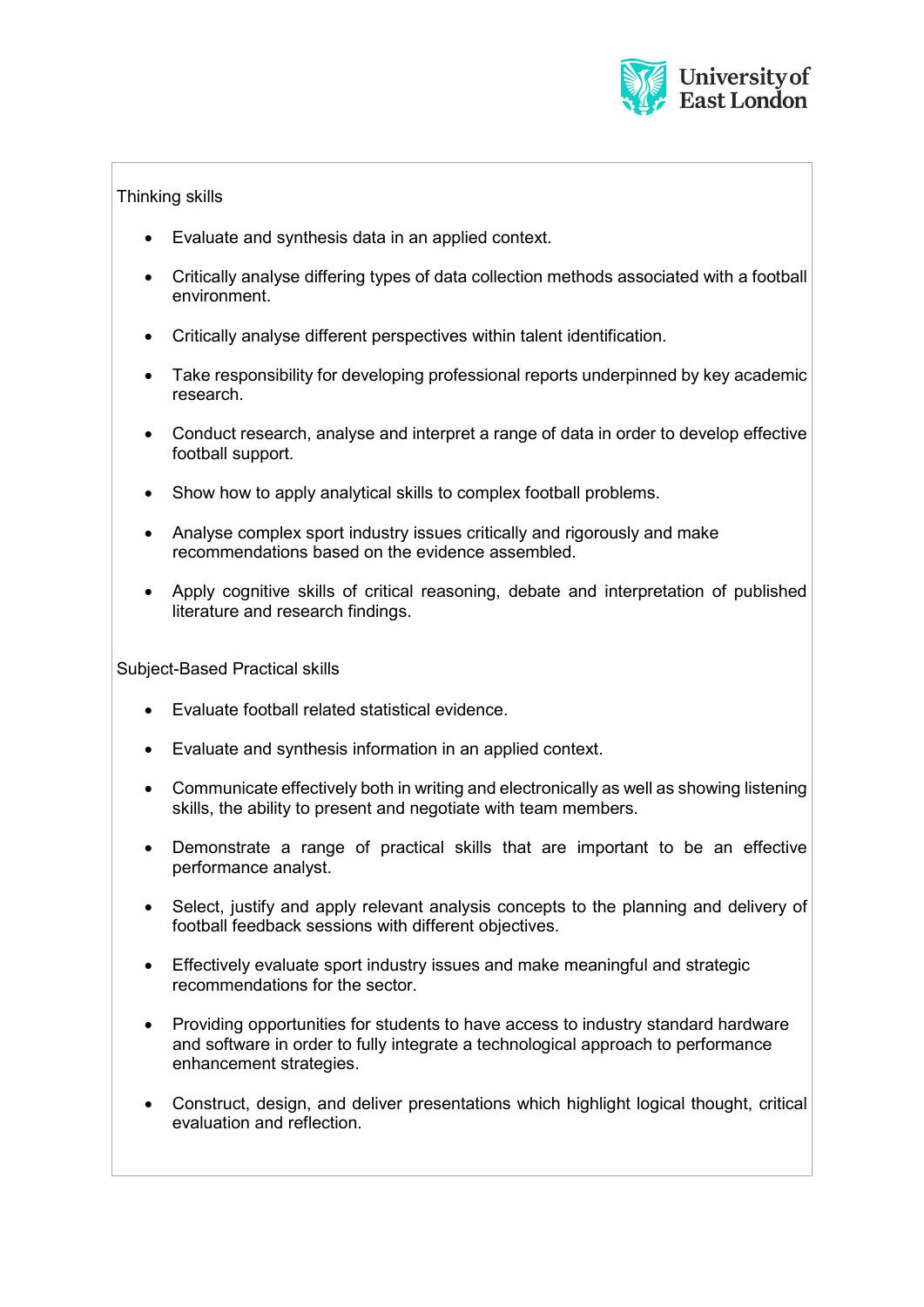

Skills for life and work (general skills)

- Demonstrate effective communication skills and knowledge of understanding, associated with evidence-based material.
- Synthesis and present football related data in an appropriate manner.
- Engage in critical thinking, analysis, synthesis and decision-making.
- Communicate information clearly and coherently in a range of forms relevant to intended audiences.
- Manage time effectively in order to meet deadlines and achieve performance targets.
- Identify access, evaluate and apply electronic resources to address problems and questions.
- Collect, analyse, interpret and apply numerical data using relevant software packages and presentation methods.
- Demonstrate self-directed capacity to plan, design, monitor, and present an applied investigation, enhancing inter- and intra-personal capabilities as a sector employee
- Exhibit computer-aided research skills that promotes the effective analysis and presentation of project findings.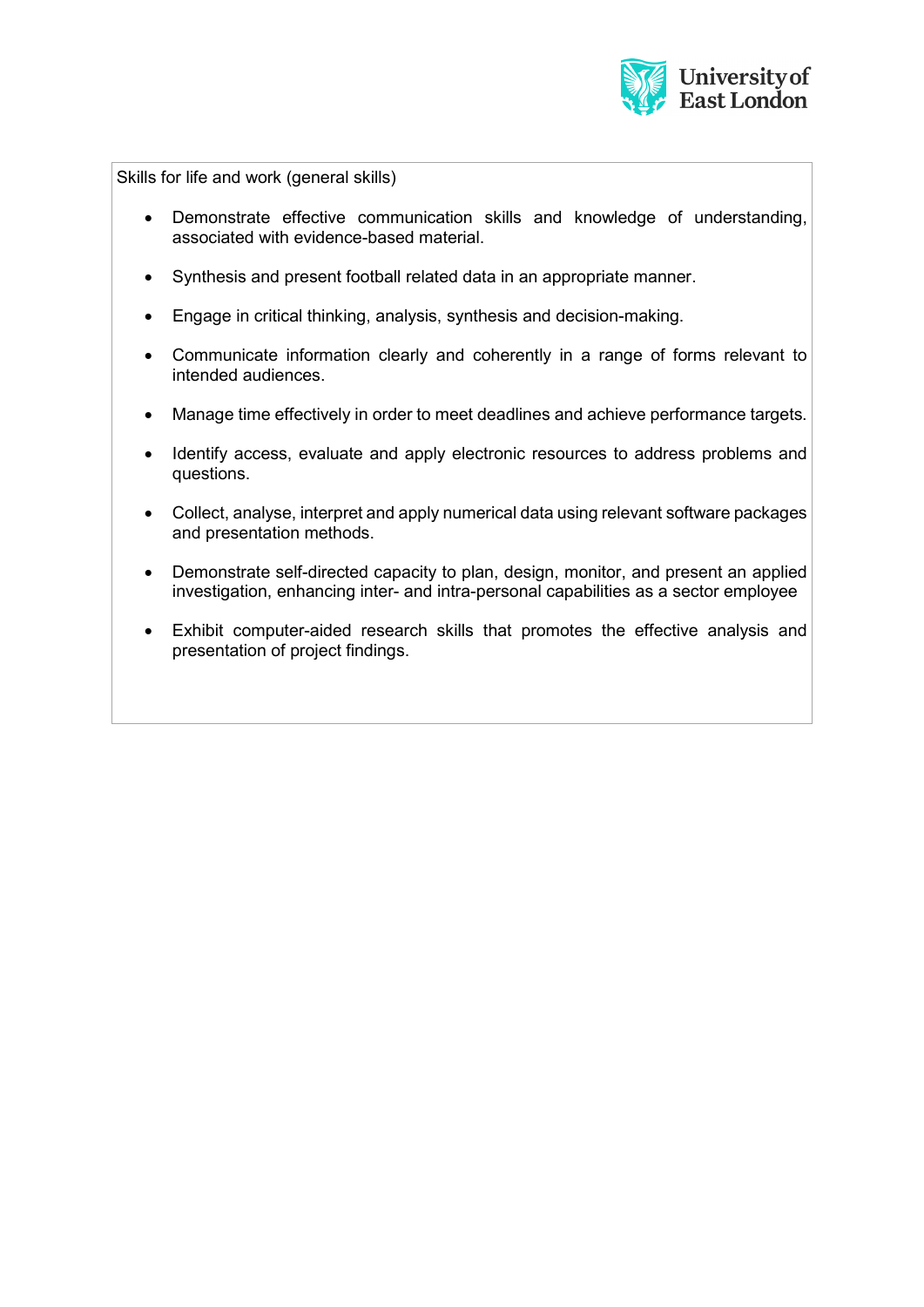

### Learning and Teaching

This course is delivered at excellent professional sporting venues similar to those in which students aspire to work. A diverse range of learning and teaching approaches are used as appropriate to each module. Across the course students benefit from regular contact through lectures, seminars, workshops, tutorials and practical sessions. In addition to timetabled classes for each module, students will also attend a regular personal tutorial session. Some of these tutorial meetings will be conducted in a group, with others conducted one-to-one contact with a tutor. Proactive use of the VLE and mobile technologies engages students with the broader knowledge base upon which the course is built. Integration of theory and practice is consistently emphasised to support authentic learning, wherever possible utilising problem-based approaches, live case studies, client challenges and practical analysis sessions.

#### Assessment

A variety of assessment is employed to engage students across the range of intellectual and professional knowledge and skill areas expressed in the course learning outcomes. Assessment is predominantly continuous, employing items such as essays, presentations, recruitment reports, a statistical exam and reflective writing.

The course team is committed to the use of applied assessment tasks where possible to embed the sector context of the course, to enhance student engagement, and to assess application of theory to practice.

A blend of assessments has been designed to support students' development and demonstration of different skills, for example time management and the ability to work individually. Applied assessment tasks are used as far as possible to enable students to link theory with research and practice, thereby assessing knowledge and understanding alongside subject-specific skills and key skills.

Collaborative working is incorporated where appropriate to enable students to engage in projects of a scale and/or complexity greater than would be achievable individually. Collaborative working also reflects the professional context and supports development of skills for example in communication, negotiation, leadership, and project management. Multiple opportunities are provided for students to benefit from formative feedback from both tutors and peers, for example through class discussions, informal presentations and submission of draft work.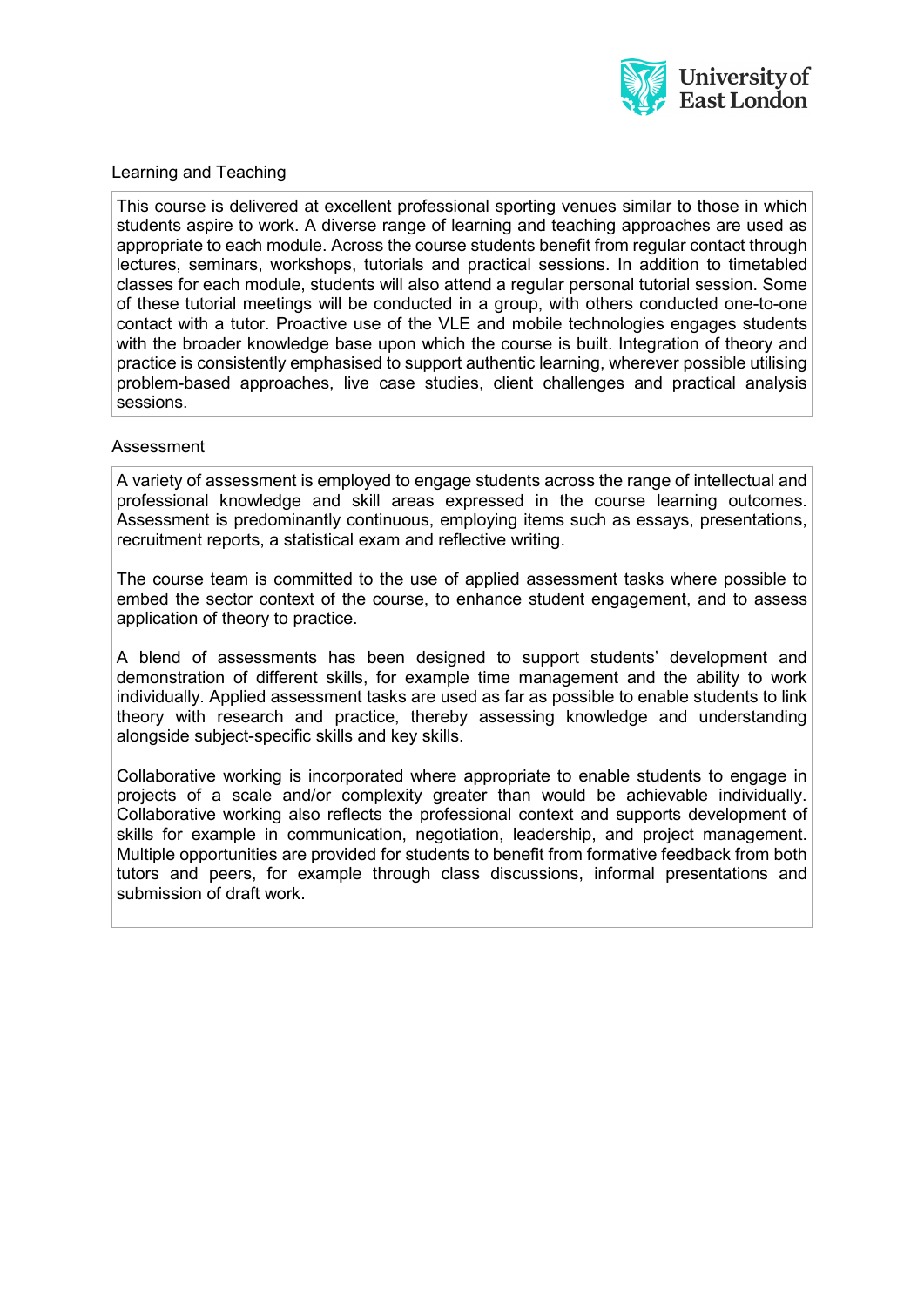

#### Work or Study Placements

n/a

Course Structure

All courses are credit-rated to help you to understand the amount and level of study that is needed.

One credit is equal to 10 hours of directed study time (this includes everything you do e.g. lecture, seminar and private study).

Credits are assigned to one of 5 levels:

- 3 Equivalent in standard to GCE 'A' level and is intended to prepare students for year one of an undergraduate degree course.
- 4 Equivalent in standard to the first year of a full-time undergraduate degree course.
- 5 Equivalent in standard to the second year of a full-time undergraduate degree course.
- 6 Equivalent in standard to the third year of a full-time undergraduate degree course.
- 7 Equivalent in standard to a Masters degree.

Courses are made up of modules that are each credit weighted.

The module structure of this course:

| Level          | <b>UEL</b><br><b>Module</b><br>Code | <b>Module Title</b>                                 | <b>Credit</b><br>Weighting | <b>Core/Option</b> | <b>Available</b><br>by<br><b>Distance</b><br>Learning?<br>Y/N |
|----------------|-------------------------------------|-----------------------------------------------------|----------------------------|--------------------|---------------------------------------------------------------|
| $\overline{7}$ | UO7002                              | <b>Applied Football</b><br><b>Match Analysis</b>    | 30                         | Core               | N                                                             |
| $\overline{7}$ | <b>UO7006</b>                       | <b>Football Statistics</b><br>and Data Analysis     | 30                         | Core               | N                                                             |
| $\overline{7}$ | <b>UO7009</b>                       | <b>Talent Identification</b><br>and Recruitment     | 30                         | Core               | N                                                             |
| $\overline{7}$ | <b>UO7004</b>                       | <b>Applied Research</b><br>Project and<br>Placement | 45                         | Core               | N                                                             |
| $\overline{7}$ | <b>UD7010</b>                       | <b>Global Sports</b><br>Leadership                  | 15                         | Core               | N                                                             |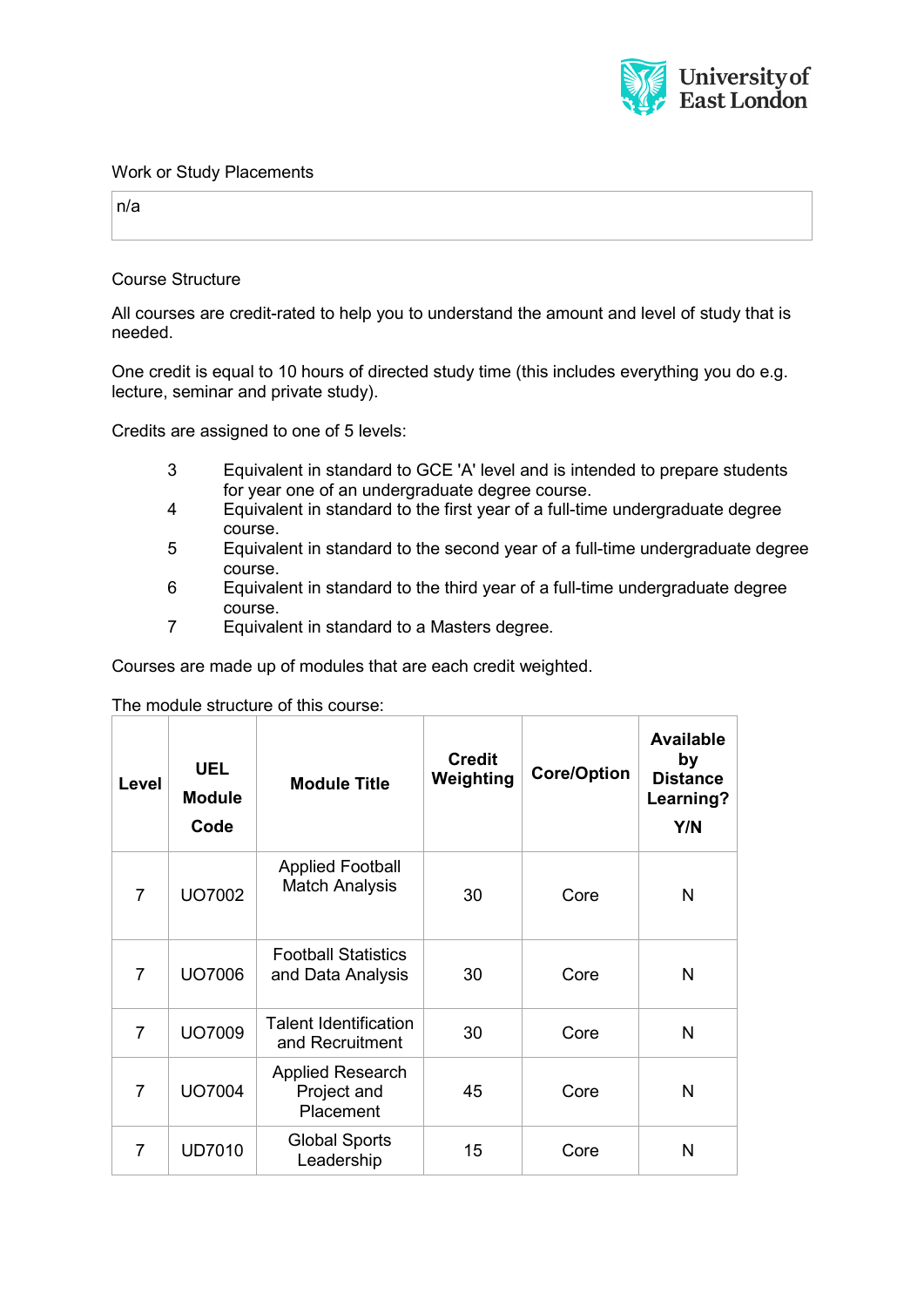

| UO7003        | <b>Applied Reflective</b><br>Practice        | 30 | Optional | N |
|---------------|----------------------------------------------|----|----------|---|
| <b>UO7000</b> | An Interdisciplinary<br>Approach in Football | 30 | Optional |   |

*Please note: Optional modules might not run every year, the course team will decide on an annual basis which options will be running, based on student demand and academic factors, in order to create the best learning experience.*

Additional detail about the course module structure:

n/a

A core module for a course is a module which a student must have passed (i.e. been awarded credit) in order to achieve the relevant named award. An optional module for a course is a module selected from a range of modules available on the course.

The overall credit-rating of this course is 180 credits. If for some reason you are unable to achieve this credit you may be entitled to an intermediate award, the level of the award will depend on the amount of credit you have accumulated. You can read the University Student Policies and Regulations on the UEL website.

Course Specific Regulations

n/a

Typical Duration

It is possible to move from full-time to part-time study to accommodate any external factors such as financial constraints or domestic commitments, moving from part-time to full-time will NOT be possible based on the programme structure. Many of our students make use of this flexibility and this may impact on the overall duration of their study period.

The expected duration of this course is 1 year full-time or 2 years part time.

## Further Information

.More information about this course is available from:

- The UCFB web site (www.ucfb.ac.uk)
- The Course handbook
- Course Leader
- Module Leader

All UEL courses are subject to thorough course approval procedures before we allow them to commence. We also constantly monitor, review and enhance our courses by listening to student and employer views and the views of external examiners and advisors.

Additional costs: